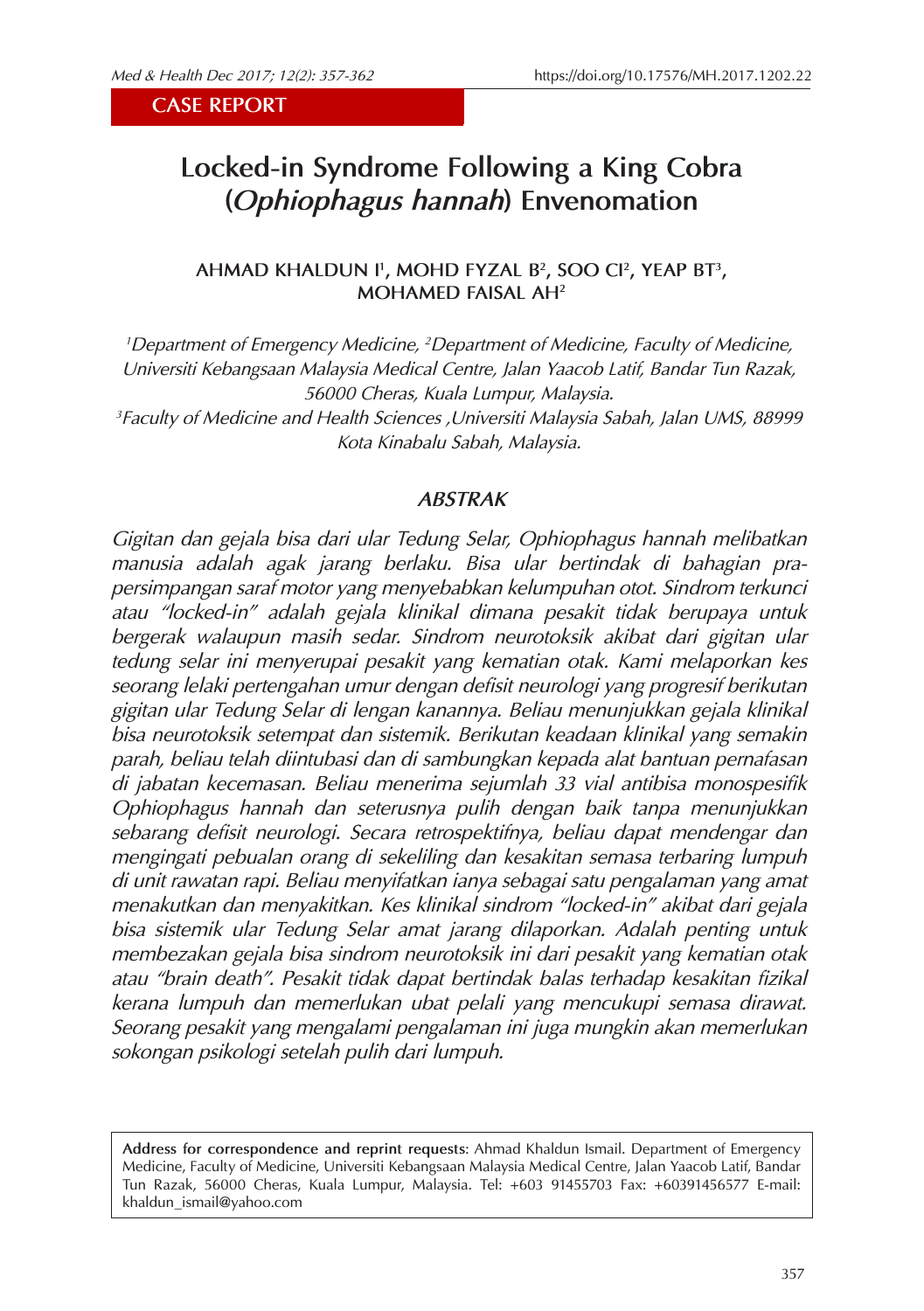*Kata kunci: kecemasan, bisa, neurotoksik, gigitan ular* 

# **ABSTRACT**

The incidence of envenoming from king cobra, *Ophiophagus hannah* in human is relatively rare. Its venom acts on the postsynaptic region of the neuromuscular junction causing descending flaccid paralysis. Locked-in syndrome is a clinical state of inability to provide motor response in a conscious patient. Many reported cases of locked-in syndrome following neurotoxic snake-bite mimics brain death. We report a case of a middle aged man who presented with progressive neurological deficit following a king cobra bite over his right arm. He had local and systemic neurotoxic envenoming. His condition deteriorated, and was intubated and ventilated in the emergency department. He received a total of 33 vials of the *Ophiophagus hannah* monospecific antivenom and subsequently recovered well with no neurological deficit. Retrospectively, he was able to recall the events and while he was lying paralysed and intubated under minimal sedation in the intensive care unit. He described it as a terrifying and painful experience. This case highlights the rare presentation of locked-in syndrome following a systemic envenoming from a king cobra bite. It is important to differentiate neurotoxic snake envenoming lock-in syndrome from brain dead. Patients are unable to respond to physical pain and require adequate analgesia. A patient suffering this highly distressing experience may require psychological support.

Keywords: emergency, envenoming, neurotoxicity, snakebite

### **INTRODUCTION**

King cobra, *Ophiophagus hannah* (*O. hannah)* is the largest venomous snake in the world (Figure 1). Envenomation from *O. hannah* is relatively rare and usually involves those handling snakes. A patient bitten by *O. hannah* may manifest local and systemic signs of envenoming. Local tissue necrosis, with or without secondary infection, is a common feature of envenoming from cobra bites (Warrell 2010; Reid et al. 1963). A patient may present with lethargy, nausea, vomiting and in more severe cases, victims may

develop hypotension, tachycardia, altered conscious level, shock and death (Warrell 2010; Reid et al. 1963). Systemic neurotoxic envenoming from *O. hannah* could result in the early onset of ptosis, blurring of vision, paraesthesia, difficulty in speaking, weaknesses of limbs and respiratory failure (Warrell 2010; Reid et al. 1963; Gold et al. 2002). One of the infrequently documented neurological manifestations following cobra bite envenoming is locked-in syndrome (LIS) (Agarwal et al. 2006; Azad et al. 2013). Here, we report a case of LIS following *O. hannah* envenoming.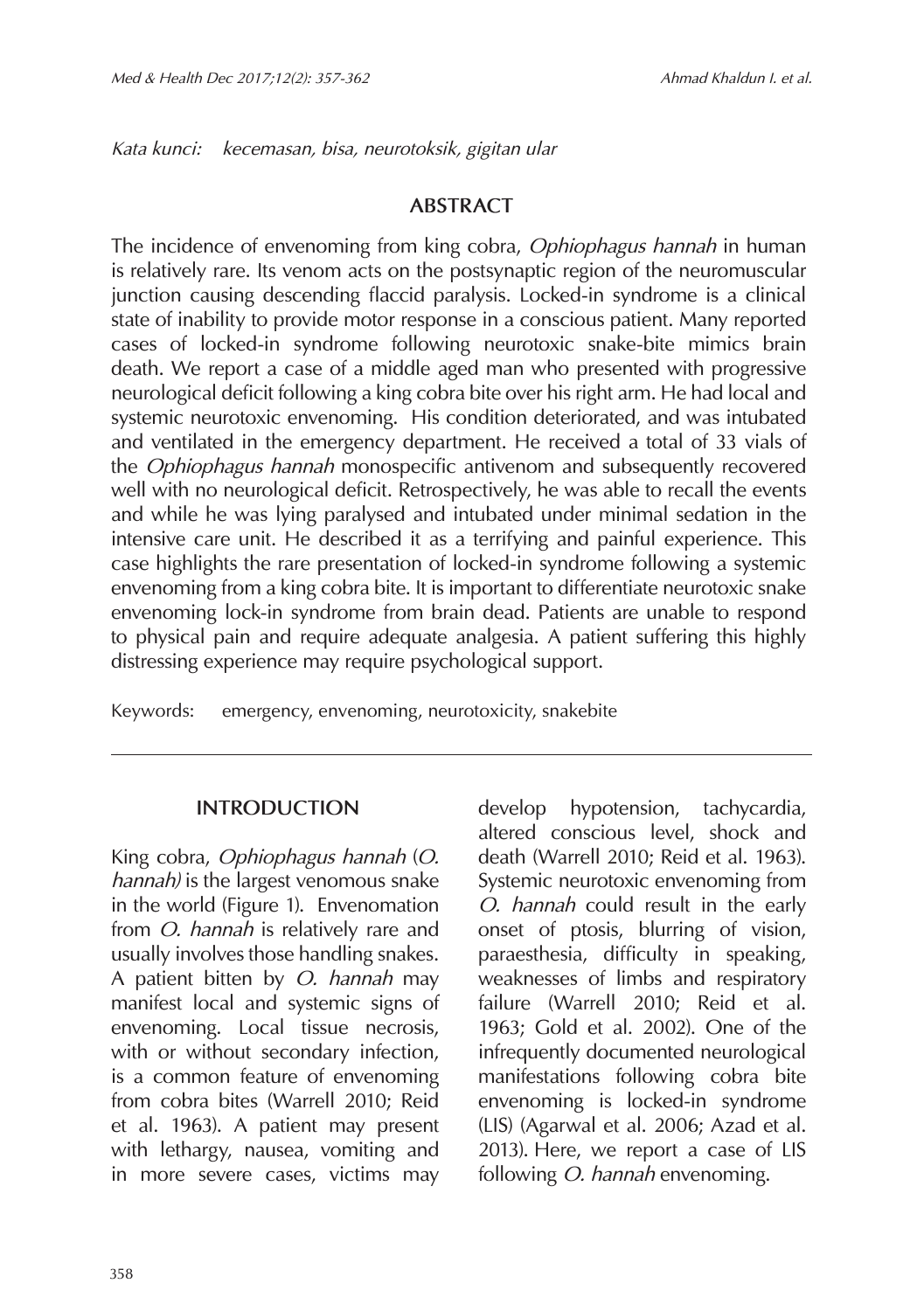

Figure 1: A) A representative specimen of a king cobra, *Ophiophagus hannah* and its ability to rear up approximately one third of its length. It can grow to more than 5 metres long being the largest venomous snake in the world (photo copyright to Ahmad Khaldun Ismail); B) The typical large 'butterfly' shaped occipital scales on a king cobra's head (photo copyright to Taksa Vasaruchapong)

# **CASE REPORT**

A 30-year-old gentleman presented to an emergency department (ED) 35 mins following a bite by a four-meter long wild-caught king cobra. According to the patient, he was bitten in the right arm while trying to capture the snake. The bite lasted approximately ten seconds before they managed to release it. The snake was subsequently killed. The patient complained of difficulty opening the eyes, blurred vision, nausea, vomiting and dizziness during transportation to the hospital. On arrival, he had generalised muscle weakness, circumoral paraesthesia, hypersalivation and slurred speech. There was pain and swelling over the entire right forearm extending to the fingers. He was tachycardic, tachypnoeic and unable to speak or swallow. He was intubated and ventilated in the ED. Five vials of the *O. hannah* monospecific antivenom (OHAV) was administered in the ED prior to admission to the Intensive Care Unit (ICU). An additional of 28 vials of OHAV was administered in six divided dosesover the course of 36 hrs in the ICU. The patient only received minimal sedation and analgesia. The first neurological response was noted 28 hrs post incident. The patient was able to grimace and shook his head upon calls. At the 30th hr post incident the patient was able to obey simple commands and opening the eyes slightly. By the 48th hr of admission, the patient was breathing spontaneously, self initiated eye opening and obeying command for muscle movements. In total, 33 vials of OHAV were administered. The patient developed hypotensive episodes while intibated and ventilated in ICU and was administered boluses of intravenous fluids and inotropic support. As a consequence he developed acute kidney injury which resolved with adequate hydration. All vitals eventually returned to normal and the inotrope was stopped. The oedema progressed proximally to involve the chest and supraclavicular region with clear blisters forming over the fingers, forearm and arm (Figure 2a). Multiple enlarged and tender lymph nodes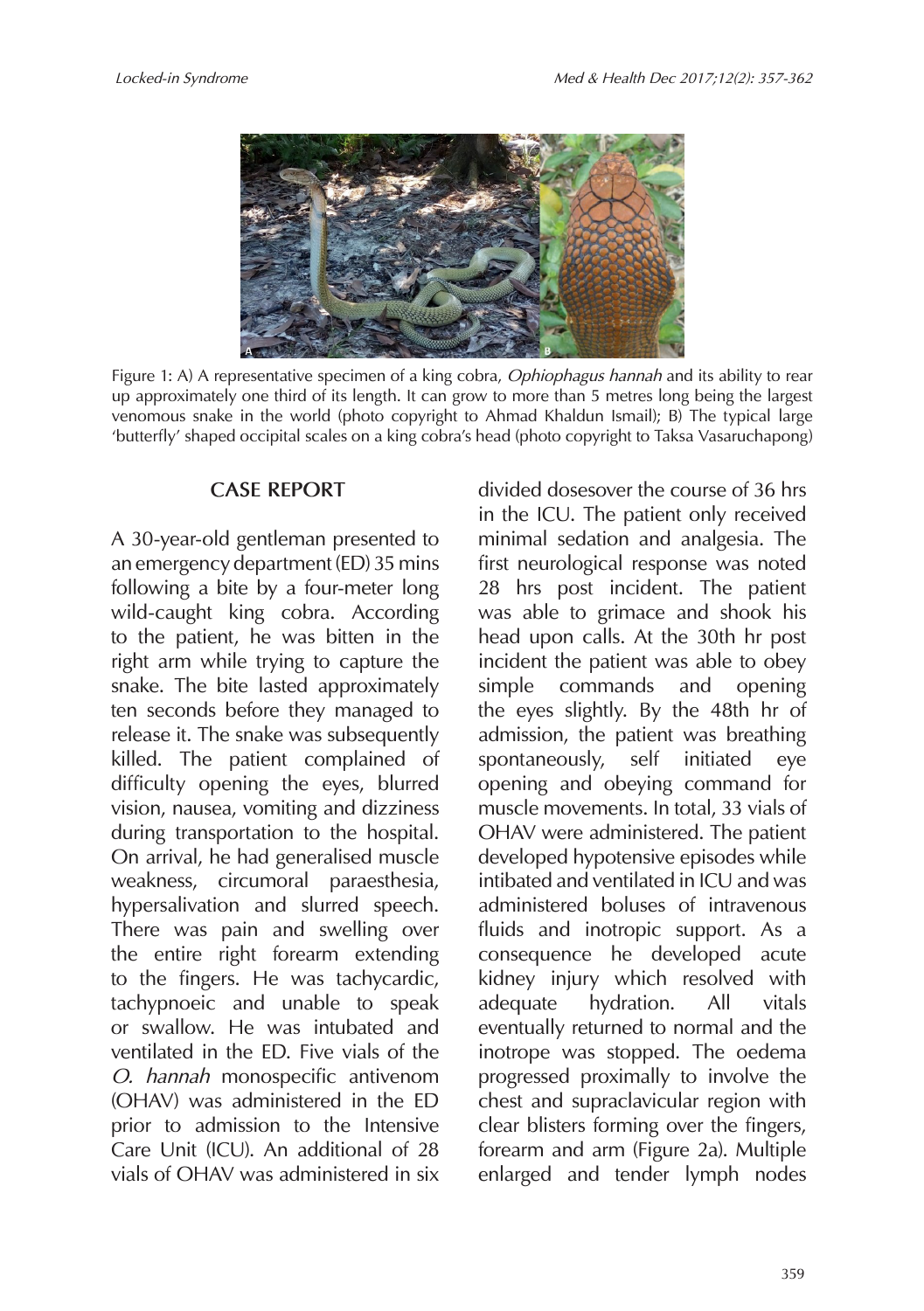

Figure 2: The progression following the king cobra, *Ophiophagus hannah* bite over the right arm. A) The bite marks on the right arm on arrival to the ED; B) Proximally progressing oedema involving the chest and supraclavicular region with ecchymosis in the arm and lymphadenitis in the axilla 12 hrs post incident; C) Formation of serosanguineous blisters over the fingers, hand, forearm and arm 48 hrs post incident D) Significant resolution of oedema and other local signs of envenoming10 days post incident.

were palpable in the right axilla. The pain score was 5/10 and was controlled with regular intravenous patient controlled analgesia (PCA) Morphine. In view of the possibility of infection that may arise from tissue necrosis, regular intravenous ampicillin/ sulbactam was administered. The patient was extubated 49 hrs post admission and was transferred to general medical ward. In view of logistic reason, the patient requested a transfer to another hospital on the fifth day for continuation of care. The oedema, soft tissue inflammation, multiple bullae and ecchymosis at posterior right upper arm resolved over the subsequent five days (Figure 2b). There was an area of fluctuancy at the bite site. Musculoskeletal ultrasound revealed subcutaneous echogenic collection approximately 2.9 cm x 0.7 cm x 2.4 cm at the anterolateral aspect of the arm. In view of the size and normal inflammatory markers, he was treated medically with continuation of the oral antibiotics. In a retrospective interview, the patient was able to recall the period when he was paralyzed but able to hear the conversations taking place around him. He felt severe pain in the arm and was aware of the procedures performed but unable to response or move. He was able to recall family members visiting him and the conversations between healthcare providers in the ICU. Following significant recovery, he was discharged home on day 12, post incidence (Figure 2c). The patient was reviewed one week later with complete resolution without any adverse sequelae.

### **DISCUSSION**

Locked-in syndrome can be understood as a state of inability to provide motor response in a conscious patient, and is classified into classic, incomplete and total (Bauer et al. 1979). Classic LIS patient has quadriplegia and anarthria with preservation of consciousness and vertical eye movements. Incomplete LIS presents similarly to the classic LIS with the presence of remnant voluntary movements. Total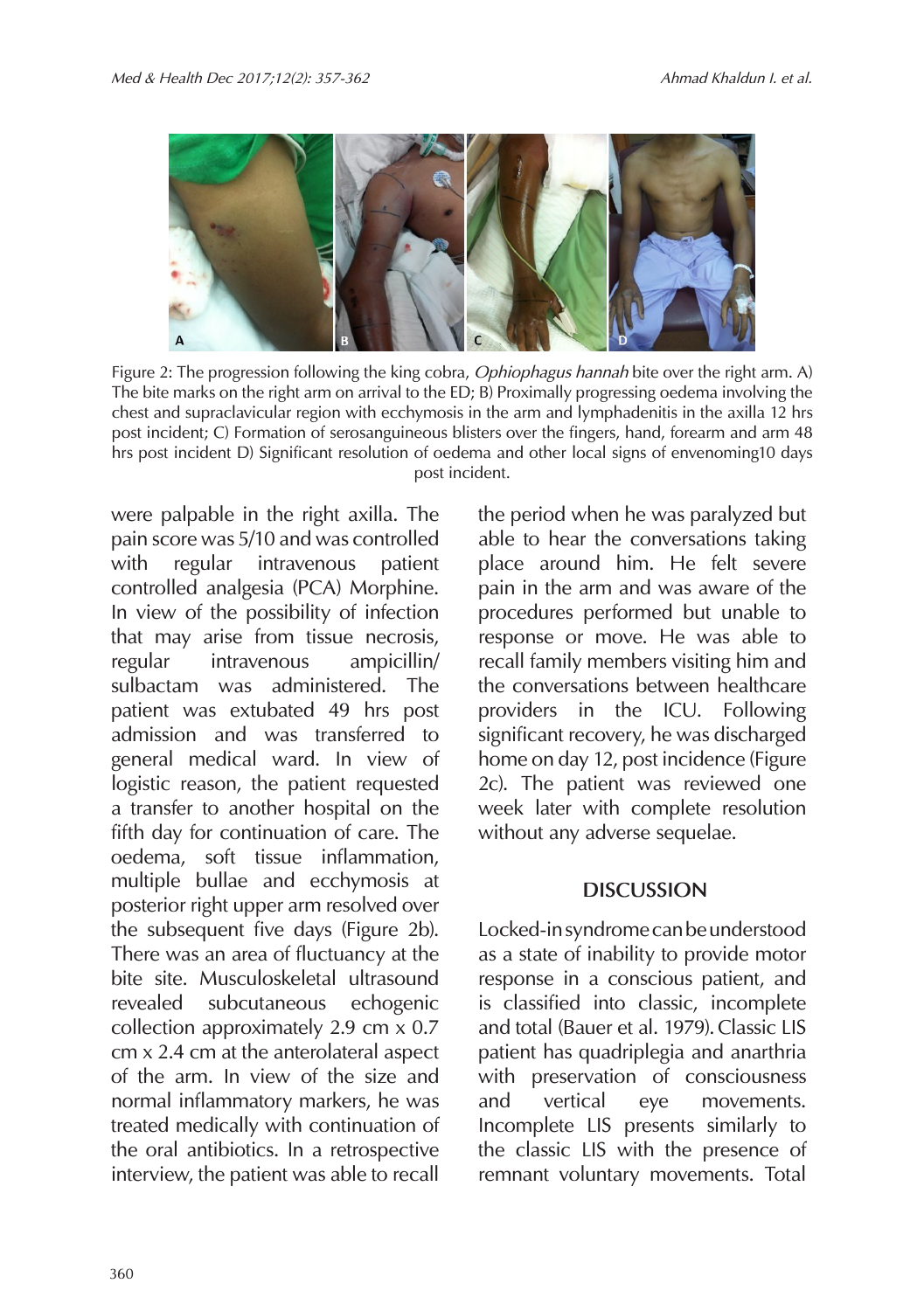LIS presents with total immobility and inability to communicate through vertical eye movements despite full consciousness (Bauer et al. 1979). This clinical phenomenon is commonly encountered in patients who have an acute insult or lesion involving the ventral pons. Common precipitating factors include stroke, encephalitis or trauma (Smith & Delargy 2005). Extensive destruction involving bilateral corticobulbar or the corticospinal tracts in the cerebral peduncles area resulting from either ischemia, haemorrhage, space occupying lesion, demyelinating conditions, metabolic disorder, such as central pontine myelinolysis, may also contribute to this condition (Smith & Delargy 2005).

In this case, the patient was put on a mechanical respiratory support due to respiratory failure with minimal sedation. Following the successful reversal of the paralysis, the patient gave an account of being totally aware of his surrounding but was not able to respond to any stimuli. He was able to recall and describe the chronological events while he was paralysed, including the conversations between family members and medical personnel around him. He described the experience as *"feeling trapped and totally helpless"*. He explains, *"I tried to tell them I was awake and can hear them, but I was powerless. I heard conversations mentioningI was in critical state, my blood pressure was low and other details of my condition. I had to tell myself to stay psychologically strong and the only thing I could do was to pray."* Patient

concluded that it was a terrifying and painful experience.

*O. hannah* venom consist of complex protein mixtures encoded by several multilocus gene families that function synergistically to cause incapacitation (Danpaiboon et al. 2014). It consists of at least 14 different protein families, including three finger toxins, phospholipases, cysteine-rich secretory proteins, cobra venom factor, muscarinic toxin, L-amino acid oxidase, hypothetical proteins, low cysteine protein, phosphodiesterase, proteases, vespryn toxin, Kunitz/basic pancreatic trypsin inhibitor (BPTI)-type inhibitors, growth factor activators and others (coagulation factor, endonuclease, 5'-nucleotidase) (Danpaiboon et al. 2014; Li et al. 1994). A functional proteomics study of *O. hannah* venom sampled from five distinct geographic regions revealed fast evolution and dynamic translational regulation of the venom composition (Chang et al. 2013). Chinese *O. hannah* venom were found to be more fatal to mice, while the Southeast Asian *O. hannah* were more fatal to lizards. The remarkable variations may reflect the importance of using antivenom raised from indigenous species for snakebite envenoming treatment (Chang et al. 2013).

Circulating venom from *O. hannah* bite acts on the postsynaptic region of neuromuscular junction. This leads to descending paralysis of the voluntary muscles (Warrell 2010). Patient is paralyzed, unable to ventilate spontaneously and unable to communicate verbally thus giving